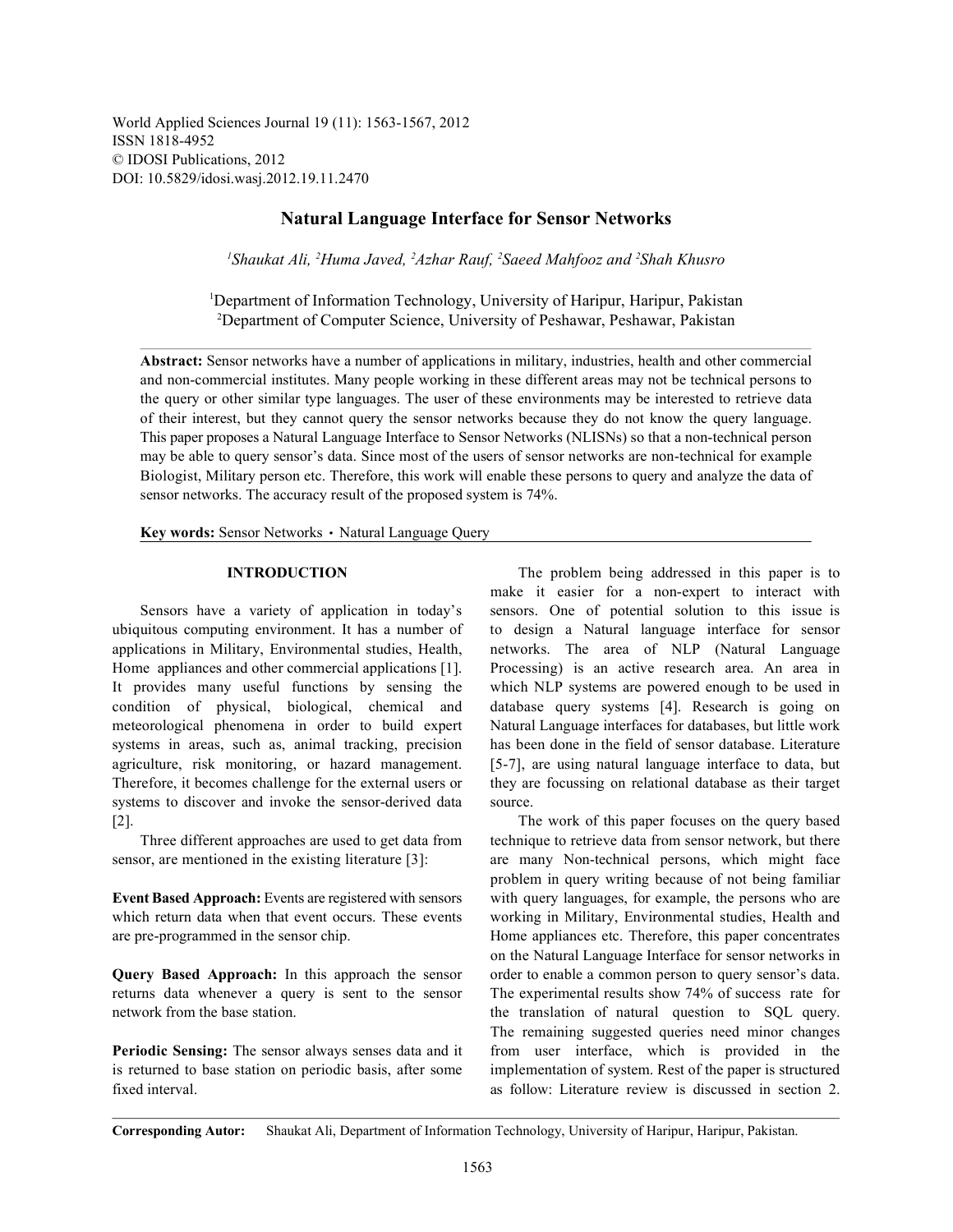Query System and section 4 explains the Working methodology of the proposed system. Section 5 discusses the Implementation of the system. Section 6 is about the experimental results and section 7 concludes the work done.

**Literature Review:** There is a lot of work done in the field of sensor networks. This section gives an overview of the related work.

TinyDB [7] is a query based system for retrieving information from a sensor network. The TinyDB collects data from sensor nodes in the environment, filters the required data, aggregates it together and routes it out to a PC according to the user query. TinyDB is limited because it works only with TinyOS.

COUGAR [9] is another query based technique. The COUGAR System is a platform for testing query processing techniques over ad-hoc sensor networks. The COUGAR system makes clusters from sensor nodes in order to reduce the energy consumption.

Zhang *et al*. [10] proposes a cluster based query protocol for wireless sensor networks to save energy. They claim that the protocol uses self-organized sensor clusters to register queries, process queries and disseminate data within the sensor networks. The protocol can efficiently locate the sensor within the sensor field.

The work of [11] proposes a design and implementation of an intelligent system that interacts with system using English as a natural language and retrieves data. Sebastian *et al*. [12] uses natural language interface to analyse the medical data. A dictionary of standard medical vocabulary is used for this purpose. In [13] an ontology based natural language based interface is used for querying the Power Quality data, which is collected through mobile measurement system. Young *et al*. [14] propose a natural language based interface model to enable a user to communicate a mobile device without having specific knowledge about it.

Most of these techniques use query based approaches to retrieve data from sensor networks, but they are limited to SQL based technique. The query language may be difficult to understand by the nontechnical people who are using sensor data from sensor networks.

**Architecture of the Proposed Query System:** Figure 1 shows proposed architecture of the query system which can work for both the natural language and query language.

The section 3 is about the Architecture of the Proposed Different components of the proposed architecture are explained in the following sub-sections. In these components some are on the base station and other are on the sensor networks.

> **Component on the Base Station:** Following are the components of the base station. Base station is normally a powerful node and resources may not be a problem.

> **User Interface:** User issues his/her query to the sensor node through User Interface component. User must select a language to pose his/her query. The architecture has two languages components.

- Query using a Natural Language
- Query using a Query Language

**Query Using a Query Language:** This component directly accepts the request in the form of a query. This component is for those users who know the query language, so they can directly pose their queries through this component.

**Query using a Natural Language:** In this component the user writes his/her query using the Natural Language. This component is for those users who are not technical in query writing and cannot pose their query using the query language.

**Query Manger:** Query Manager is an important component. It takes user's Natural language query from the user through "query using Natural language" component and converts it to proper query with the help "Corpus of Natural language Query" component.

**Corpus of Natural Language Query:** It is a collection of a large corpus containing the possible queries to sensor network data. Since the base station has no storage problem, therefore, corpus is stored on base station.

**Components on Sensor Network:** Following are the components on the sensor network

**Query:** Query is the actual request of user which is to be sent to the sensor node.

**Sensor Data:** This is the actual data which is stored on the sensor node. Then the "Retrieved Data" component contains the result of the query based on user request.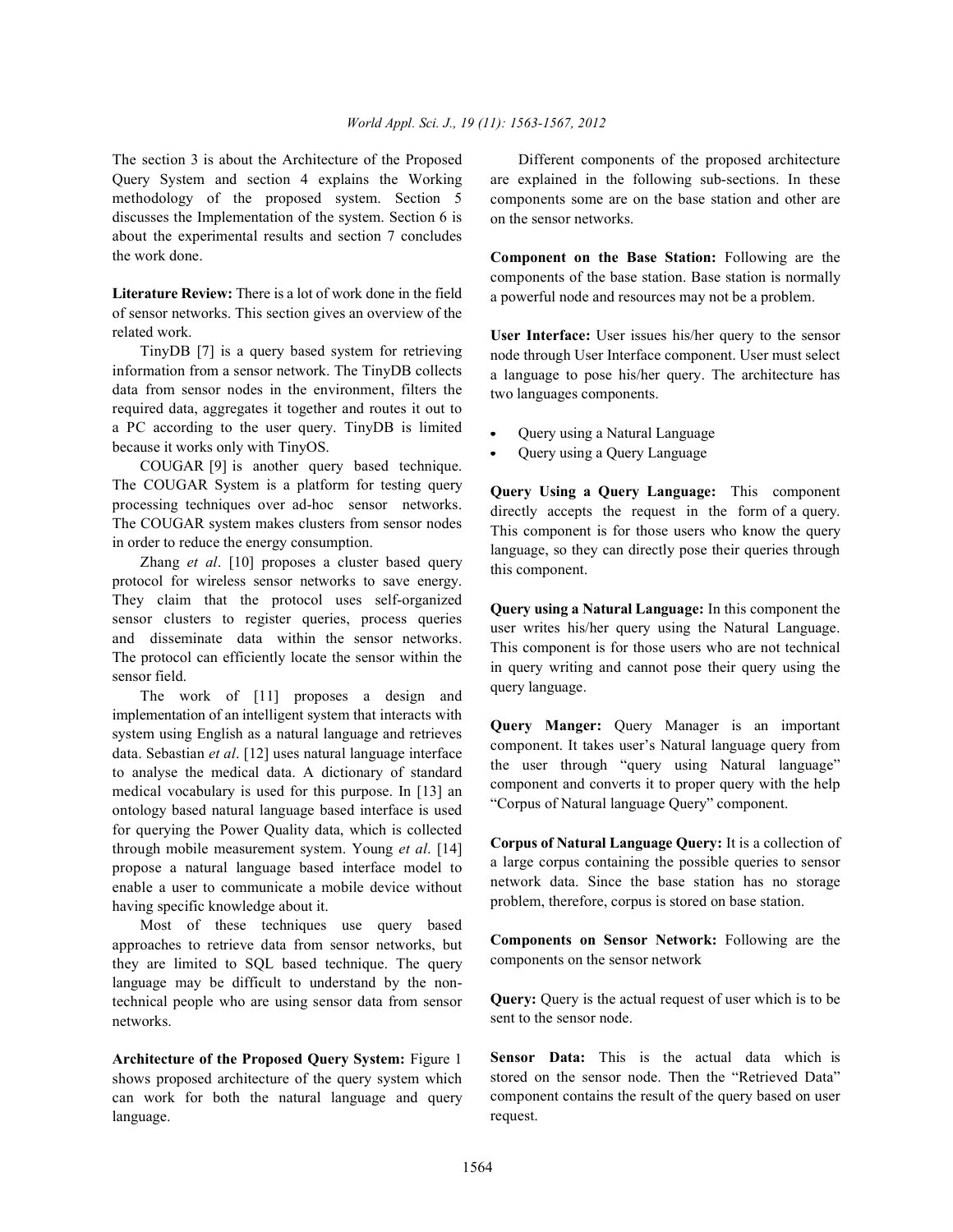*World Appl. Sci. J., 19 (11): 1563-1567, 2012*



Fig. 1: Architecture for proposed query based system

| Write Natural Language Query Here<br>Show me average temprature | Possible SQL Query<br>SELECT AVGCTompraters AS | Result From Sensor<br>27.75<br><b>TECHNOLOGY</b> |
|-----------------------------------------------------------------|------------------------------------------------|--------------------------------------------------|
|                                                                 | 22.                                            |                                                  |
|                                                                 |                                                |                                                  |
|                                                                 | Send Query to Sensor                           |                                                  |
|                                                                 |                                                |                                                  |

Fig. 2: Main interface of proposed system

**Corpus Based Solution:** A corpus based solution is if the request is sent through the natural language then proposed for the system because sensor data is specific query manager builds a query from the user request with and not general, therefore, the number of queries toward the help of "Corpus of Natural language Query" sensor network is also limited and specific. So, it can component. After this the query is sent to the sensor easily be stored in a corpus for the use of query manager networks and to obtain the results. as compared to traditional database which has very different type of data and queries. **Implementation of Proposed System:** A prototype of the

the Figure 1, the user poses his/her query through the language can be used because the interface runs on base User Interface component. Then the nature of query is station. The base station is normally a powerful node and checked that whether it is a natural or query language resources may not be a problem for it. For example, base type query. If request of the user is through query station may be a laptop or a PC (Personal Computer). language then query is directly sent to the sensor The figure 2 is the main interface of the proposed networks and the required data is obtained. Otherwise, system.

**Working Methodology of the Proposed System:** Consider and SQL Sever is used as sensor database. A high level system has been implemented in C#.NET as an interface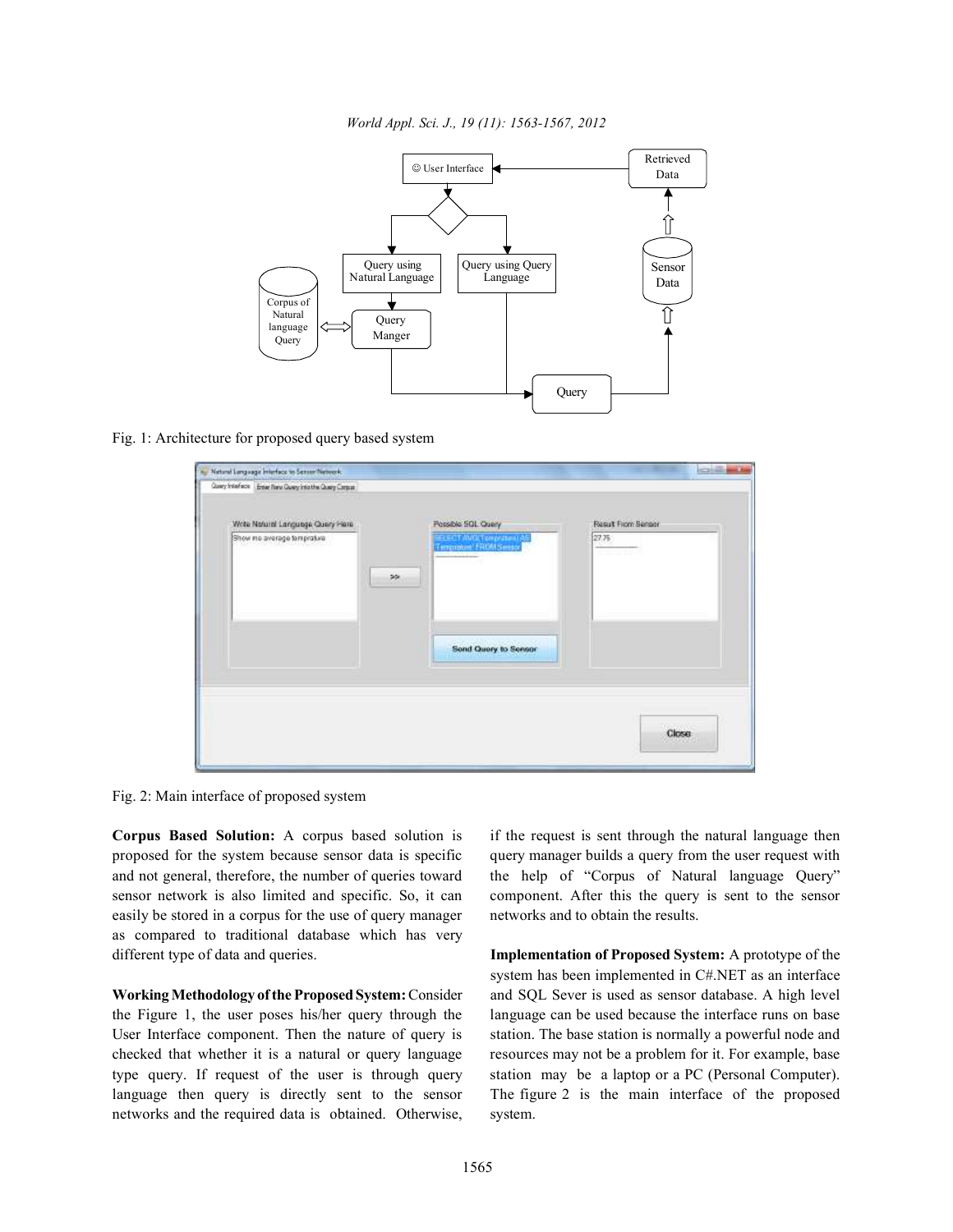

proposed system provided in the system's implementation.

Fig. 4: Figure showing the possible SQL queries of architecture. Natural Language query to user

| 27.75<br>------------------ |  |
|-----------------------------|--|
|                             |  |
|                             |  |
|                             |  |
|                             |  |
|                             |  |
|                             |  |

Sensor based on query 3. Hamida, E.B. and G. Chelius, 2008. Strategies for data

user to enter his/her natural language query pp: 31-37. (question) and press the convert button (>>). 4. Pudner, K., K. Crockett and Z. Bandar, 2007. An After pressing the convert button the user gets one or Intelligent Conversational Agent Approach to more than one possible SQL queries. More than one SQL Extracting Queries from Natural Language, in World queries are possible in case of an ambiguous natural Congress on Engineering London, U.K. language query. The user can select the appropriate 5. Chandra, Y., 2007. Natural language interfaces to query from possible queries by selecting it as shown in databases, University of North Texas. figure (Figure 2). The user needs to press the "Send 6. Popescu, A.M., A. Armanasu, O. Etzioni, D. Ko and Query to Sensor" button after selecting the query in the A. Yates, 2004. Modern natural language interfaces "Possible SQL Query" textbox. The result from sensor is to databases: Composing statistical parsing with displayed in the "Result from Sensor" textbox. Following semantic tractability, in 20th international conference are the screenshots of each individual component. on Computational Linguistics Stroudsburg, PA, USA.

Fig. 3: Figure of Natural Language Interface textbox in the (as shown in Figure 4). This modification facility is **Experimental Results:** A prototype is implemented for experimental purposes. Different type of queries were issued in natural language and translated to query language. Total 150 questions were asked in natural language out of which 111 questions were translated successfully. The percentage of accuracy is 74%. The remaining questions which were not translated successfully, requires minor modification from user interface using the suggested query of the system

## **CONCLUSION**

Sensor networks have many applications and can be applied in different fields. This paper proposes a natural language interface to sensor networks in order to enable the non-technical person to issue queries to sensor networks and analyse data. The accuracy of the query manager is 74%. This could be further improved by expanding the corpus and adding new services to the

## **REFERENCES**

- 1. Mottola, L. and G.P. Picco, 2011. Programming wireless sensor networks: Fundamental concepts and state of the art, ACM Computing Surveys (CSUR), 3: 43.
- Fig. 5: Figure of Textbox showing the result returned from & Computing (TISC), pp: 197-201. 2. Parhi, M., B.M. Acharya and B. Puthal, 2010. An effective mechanism to discover sensor web registry services for wireless sensor network under x-SOA approach, in Trendz in Information Sciences
	- In figure (Figure 2), the first textbox is used for networks, *Wireless Communications, IEEE,* vol. 15, dissemination to mobile sinks in wireless sensor
		-
		-
		-